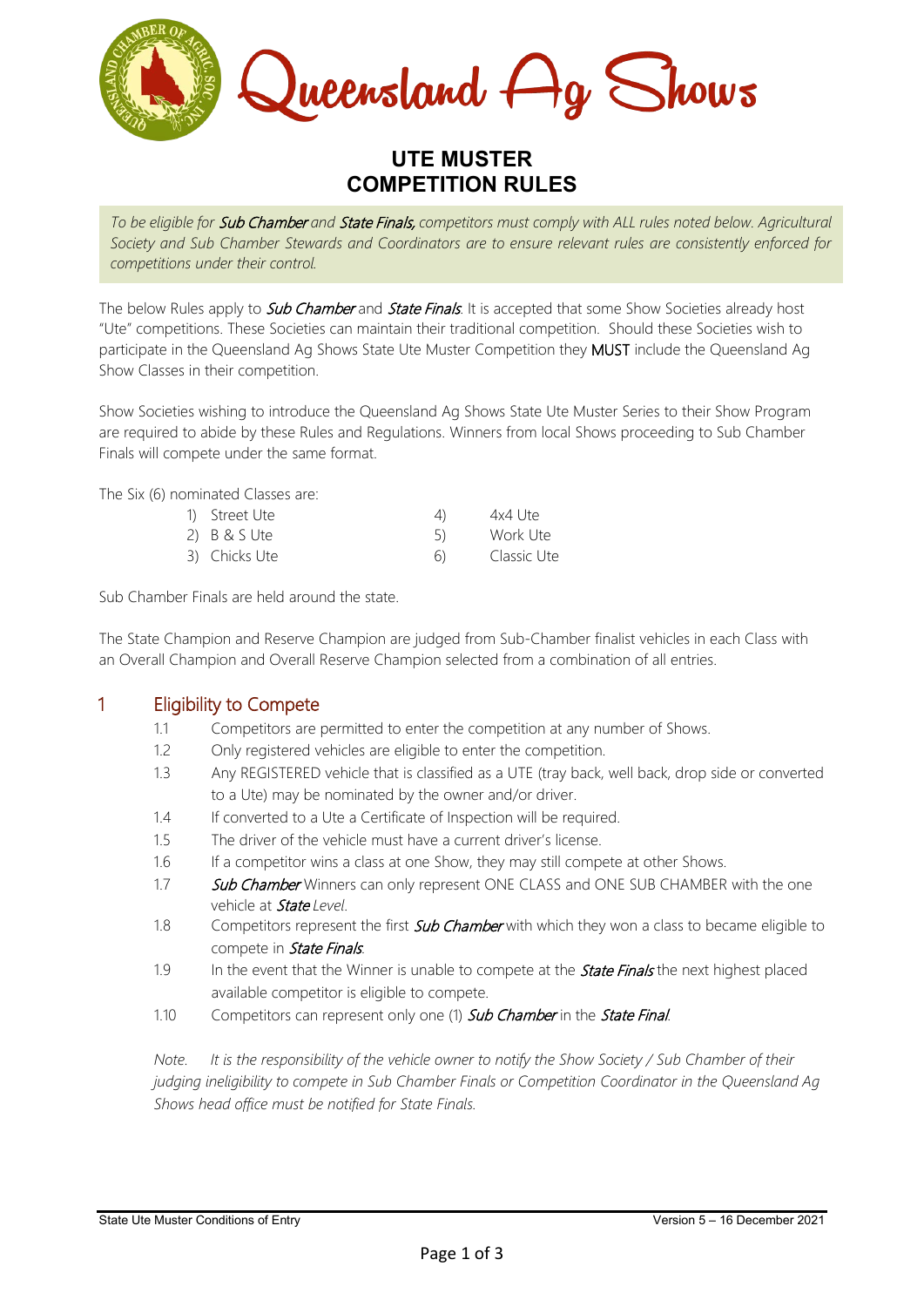# 2 Conduct of Competitors (Drivers/Owners)

- 2.1 Steward's directives must be followed.
- 2.2 Queensland Road Rules apply to competitors both inside and outside of the venue.
- 2.3 Rules applying to the specific Venue/Showgrounds must be always observed.)
- 2.4 Speed must be limited as per Showground / Venue signage or as directed.<br>2.5 Vehicles are to be parked as directed and not moved unless directed by Ste
- Vehicles are to be parked as directed and not moved unless directed by Stewards / Officials.
- 2.6 Intoxicated owners or drivers will be disqualified from the competition.
- 2.7 Excessive noise levels will not be permitted.
- 2.8 Burnouts or donuts will not be tolerated.
- 2.9 Competitors may undergo a breathalyzer test. Refusal will mean immediate disqualification.
- 2.10 Any Owner/Driver behaving in a manner considered to be inappropriate will be disqualified.
- 2.11 No animal skins/roadkill is allowed in or on vehicles.
- 2.12 No weapons (firearms/knives) allowed at either event including props.
- 2.13 Any person not abiding by any of the above Rules will automatically be disqualified.
- 2.14 Owners or Drivers of vehicles must remain with their vehicle while judging of that particular class is in progress.
- 2.15 The WINNER of the overall championship at the STATE FINAL is not eligible to be judged for the SAME TITLE for a period of one (1) year if they have qualified again for the State Finals.
- 2.16 The Judge's decision is final. Competitors are not to approach the judge questioning their decision unless the judge is offering the information.

#### 3 Entry Forms

- 3.1 *Entry Forms* are available at [https://queenslandshows.com.au/competitions/ute-muster/.](https://queenslandshows.com.au/competitions/ute-muster/)
- 3.2 An *Entry Form* must be completed by all competitors at local Agricultural Show level.
- 3.3 Local Agricultural Show Stewards are to:
	- (a) Ensure *Entry Forms* are completed for all competitors and waivers are duly signed by eligible persons.
	- (b) Annotate the WINNER and RUNNER-UP *Entry Forms* appropriately (section included for local details);
	- (c) Forward WINNER and RUNNER-UP *Entry Forms* to the Agricultural Society hosting the *Sub-Chamber* final; and
	- (d) Forward a copy of WINNER and RUNNER-UP *Entry Forms* are sent to the *Sub Chamber* Coordinator/Secretary.
- 3.4 Once all WINNER and RUNNER UP entry forms are received by the Sub Chamber Coordinator, eligible competitors (Winners for each Agricultural Show) are to be invited to be complete at Sub Chamber Finals. Competitors should be advised of time and place as soon as possible after decisions are made. If a Winner is unable to attend the Sub Chamber Coordinator is to take immediate action to invite the Runner Up or next eligible competitor.